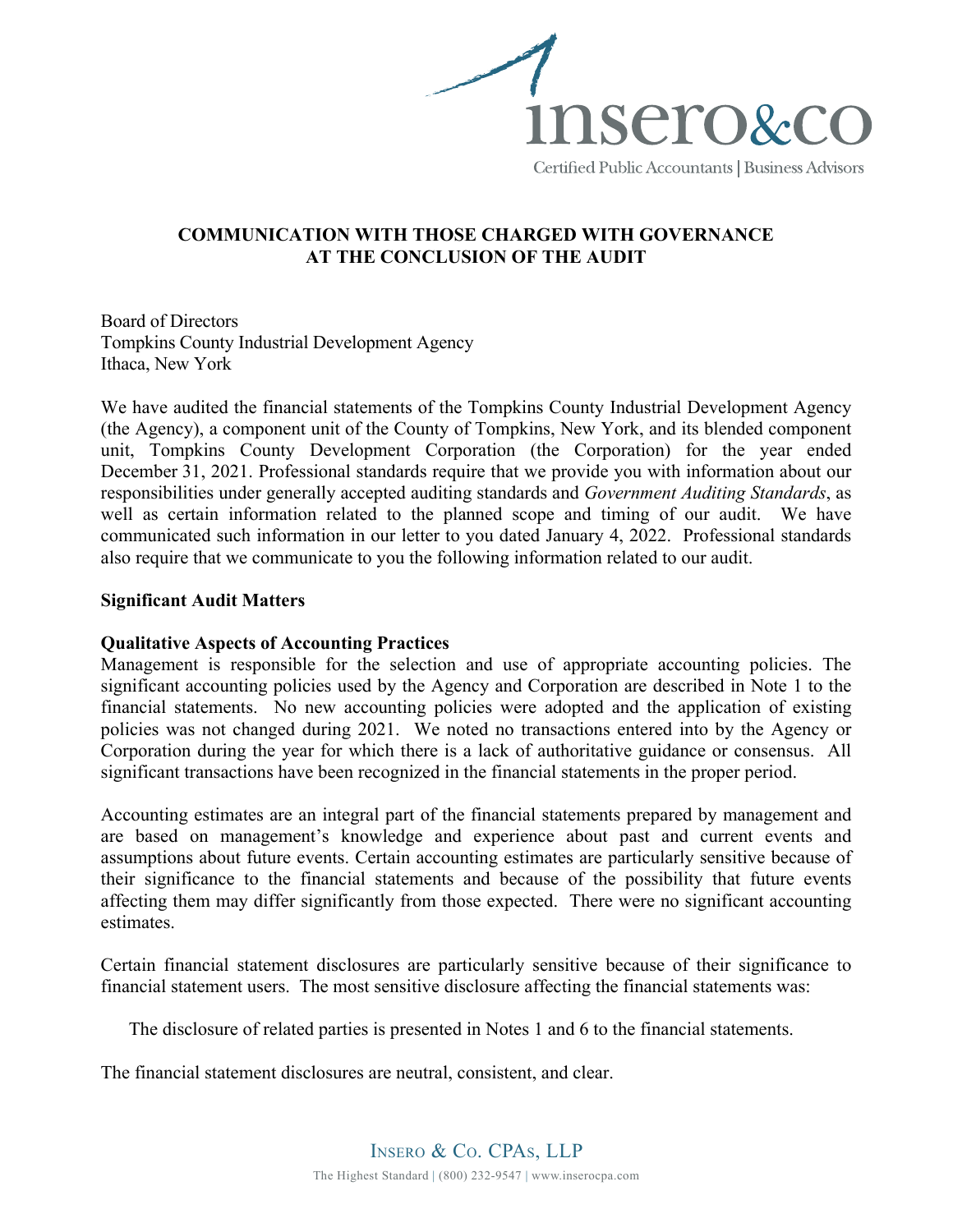Tompkins County Industrial Development Agency March 28, 2022 Page 2

### **Difficulties Encountered in Performing the Audit**

We encountered no significant difficulties in dealing with management in performing and completing our audit.

## **Corrected and Uncorrected Misstatements**

Professional standards require us to accumulate all known and likely misstatements identified during the audit, other than those that are clearly trivial, and communicate them to the appropriate level of management. There were no material corrected or uncorrected misstatements detected as a result of audit procedures.

#### **Disagreements With Management**

For purposes of this letter, a disagreement with management is a financial accounting, reporting, or auditing matter, whether or not resolved to our satisfaction, that could be significant to the financial statements or the auditors' report. We are pleased to report that no such disagreements arose during the course of our audit.

#### **Management Representations**

We have requested certain representations from management that are included in the management representation letter dated March 28, 2022.

## **Management Consultations With Other Independent Accountants**

In some cases, management may decide to consult with other accountants about auditing and accounting matters, similar to obtaining a "second opinion" on certain situations. If a consultation involves application of an accounting principle to the Agency's or Corporation's financial statements or a determination of the type of auditors' opinion that may be expressed on those statements, our professional standards require the consulting accountant to check with us to determine that the consultant has all the relevant facts. To our knowledge, there were no such consultations with other accountants.

#### **Other Audit Findings or Issues**

We generally discuss a variety of matters, including the application of accounting principles and auditing standards, with management each year prior to retention as the Agency's or Corporation's auditors. However, these discussions occurred in the normal course of our professional relationship and our responses were not a condition to our retention.

## **Other Matters**

We applied certain limited procedures to the Management's Discussion and Analysis, which is required supplementary information (RSI) that supplements the basic financial statements. Our procedures consisted of inquiries of management regarding the methods of preparing the information and comparing the information for consistency with management's responses to our inquiries, the basic financial statements, and other knowledge we obtained during our audit of the basic financial statements. We did not audit the RSI and do not express an opinion or provide any assurance on the RSI.